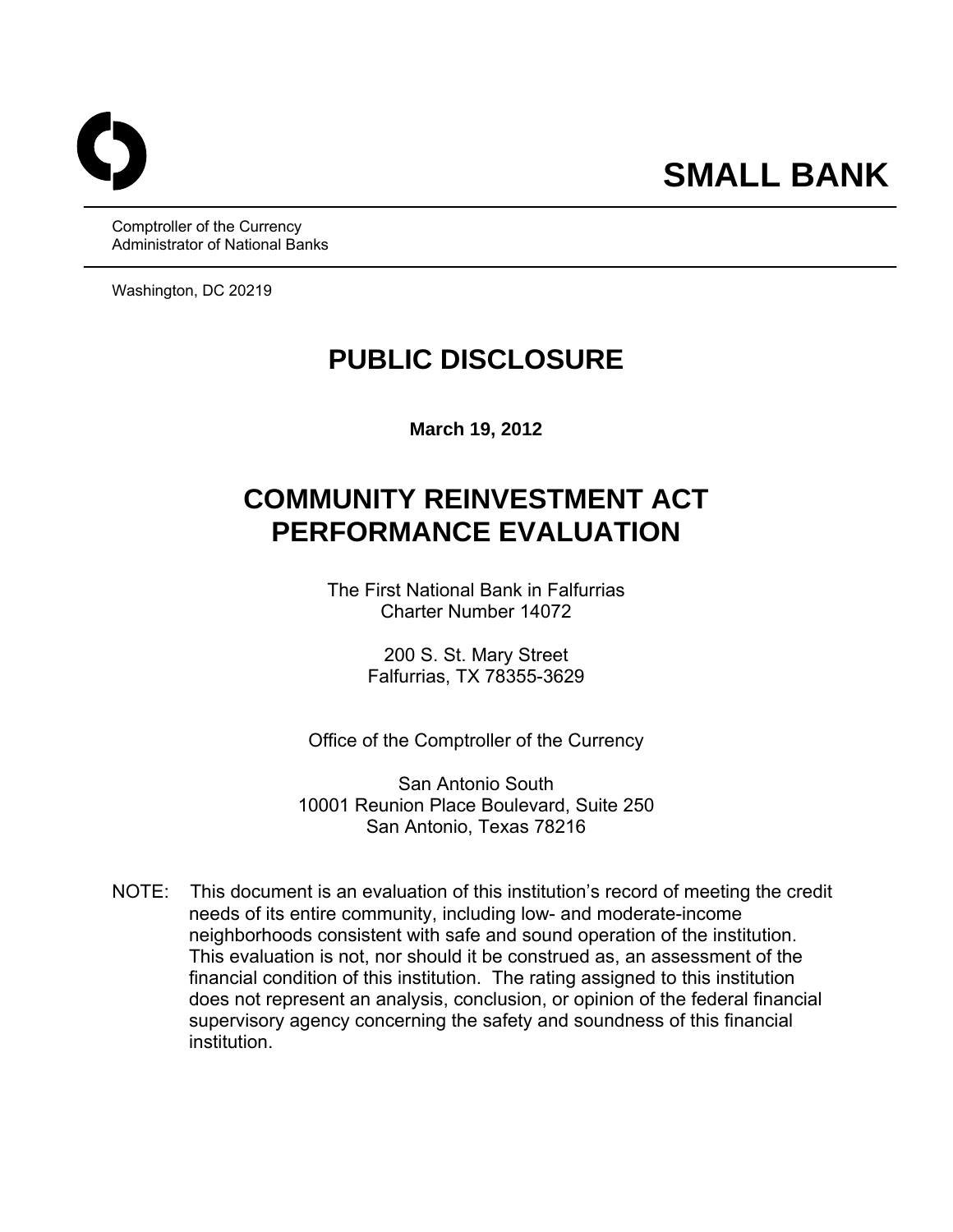#### **INSTITUTION'S CRA RATING: This institution is rated Satisfactory.**

First National Bank in Falfurrias' (FNB) lending performance reflects a satisfactory response to community credit needs, including low- and moderate-income individuals and areas.

- The loan-to-deposit (LTD) ratio is reasonable given the bank's size, financial condition, market focus, and lending opportunities available in the assessment area (AA).
- The bank made a majority of the loans in our sample to borrowers within its AA.
- The bank demonstrates an excellent distribution of loans to borrowers of different income levels and businesses of different sizes.

## **SCOPE OF EXAMINATION**

We performed a small bank Community Reinvestment Act (CRA) examination of the First National Bank in Falfurrias, using financial data as of December 31, 2011. The evaluation period for lending activity included loans originated between January 1, 2009 and December 31, 2011. The LTD ratio was reviewed based on a quarterly average ratio since the previous CRA examination. Analysis of lending performance was based on a sample of 21 consumer loans and 21 commercial loans, which originated during the evaluation period. During analysis of the loans, we omitted loans made outside of the AA and supplemented similar loans within the AA to reach our sample of 21 loans.

The following table demonstrated the bank's primary lending products (by dollar) during the evaluation period. This differs from prior CRA examination in that we did not combine the farm loans with the business loans. Primary products include consumer loans and commercial loans.

| <b>Loan Portfolio Summary by Loan Product</b>                                                   |             |  |  |  |  |
|-------------------------------------------------------------------------------------------------|-------------|--|--|--|--|
| <b>Loan Category</b>                                                                            | % of Dollar |  |  |  |  |
| Commercial and Industrial                                                                       | 46%         |  |  |  |  |
| Loans to Individuals                                                                            | 38%         |  |  |  |  |
| Loans to Farmers                                                                                | 6%          |  |  |  |  |
| <b>Residential Real Estate</b>                                                                  | 5%          |  |  |  |  |
| <b>Other Loans</b>                                                                              | 5%          |  |  |  |  |
| Source: Internal Loan Origination Report for the period January 1, 2009 thru December 31, 2011. |             |  |  |  |  |

## **DESCRIPTION OF INSTITUTION**

The First National Bank of Falfurrias (FNB) is a community bank with one office located in Falfurrias, Texas, the county seat of Brooks County. The bank is locally owned and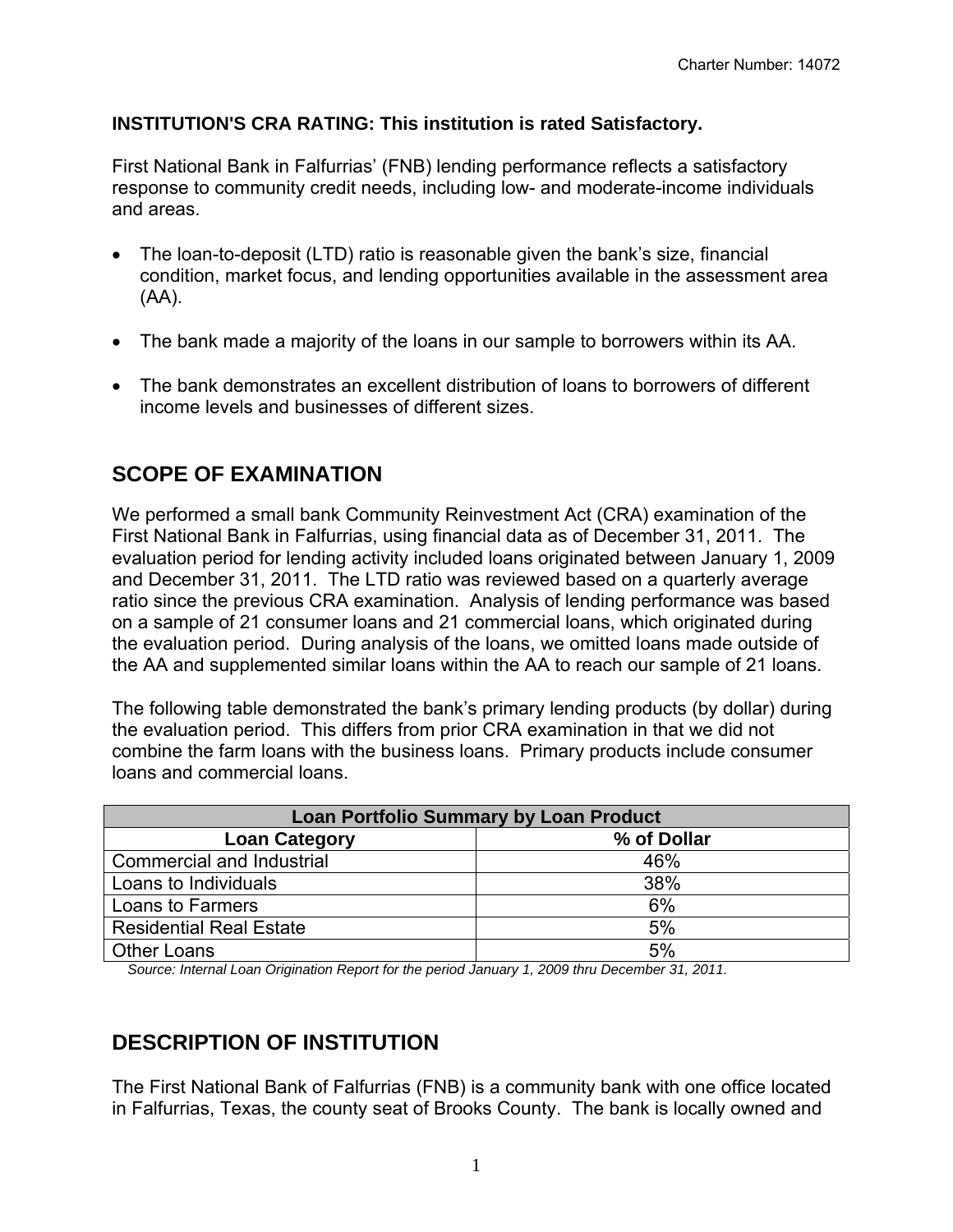operated. An automated teller machine (ATM) is located on its premises, but there are no ATMs located off-site. Assets totaled \$79 million as of December 31, 2011, including \$15.8 million in loans, which represents 20 percent of total assets. FNB's loan portfolio is composed primarily of consumer and commercial loans. The bank's business strategy is to continue originating similar type of loans.

Our previous CRA Performance Evaluation, dated August 24, 2006, reflected a satisfactory rating. There are no legal or other impediments that limit the bank's ability to meet the community's credit needs.

## **DESCRIPTION OF ASSESSMENT AREA(S)**

FNB has designated all of Brooks County, and southernmost census tract of Jum Wills as its AA. Falfurrias is the county seat of Brooks County, while the Jim Wells census tract noted above includes the town of Premont. Other communities located within Brooks County include Encino and Rachal. The bank's AA is comprised of three contiguous census tracts. This area meets the requirements of the regulation and does not arbitrarily exclude low- and moderate-income (LMI) geographies.

| DEMOGRAPHIC AND ECONOMIC CHARACTERISTICS OF THE AA |           |  |  |  |  |  |
|----------------------------------------------------|-----------|--|--|--|--|--|
| Population                                         |           |  |  |  |  |  |
| <b>Number of Families</b>                          | 3,122     |  |  |  |  |  |
| <b>Number of Households</b>                        | 4,044     |  |  |  |  |  |
| Number of Owner Occupied Household                 |           |  |  |  |  |  |
| Units as a % of total Household Units.             | 3,035/64% |  |  |  |  |  |
| Geographies                                        |           |  |  |  |  |  |
| Number of CTs                                      | 3         |  |  |  |  |  |
| % Low Income Census Tracts                         | 0         |  |  |  |  |  |
| % Moderate Income Census Tracts                    | 100       |  |  |  |  |  |
| % Middle Income Census Tracts                      | 0         |  |  |  |  |  |
| % Upper Income Census Tracts                       | 0         |  |  |  |  |  |
| Median Family Income (MFI)                         |           |  |  |  |  |  |
| 2011 MFI for the AA                                | \$22,755  |  |  |  |  |  |
| 2011 HUD updated Statewide MFI                     | \$48,600  |  |  |  |  |  |
| <b>Economic Indicators</b>                         |           |  |  |  |  |  |
| <b>Unemployment Rate</b>                           | 8.2%      |  |  |  |  |  |
| 2011 Median Housing Value                          | \$32,835  |  |  |  |  |  |
| % of Households Below Poverty Level                | 35.48%    |  |  |  |  |  |

The following table reflects additional AA demographics.

*Source: U.S. Census Data* 

As of the 2000 Census, the population of the AA was 11,848, consisting of 3,122 total families. The income levels for families within the AA are as follows: low-income is 40.2 percent; moderate-income is 18.5 percent; middle-income is 16.7 percents; and upperincome is 24.6 percents. The 2000 Census indicated 35 percent of households in the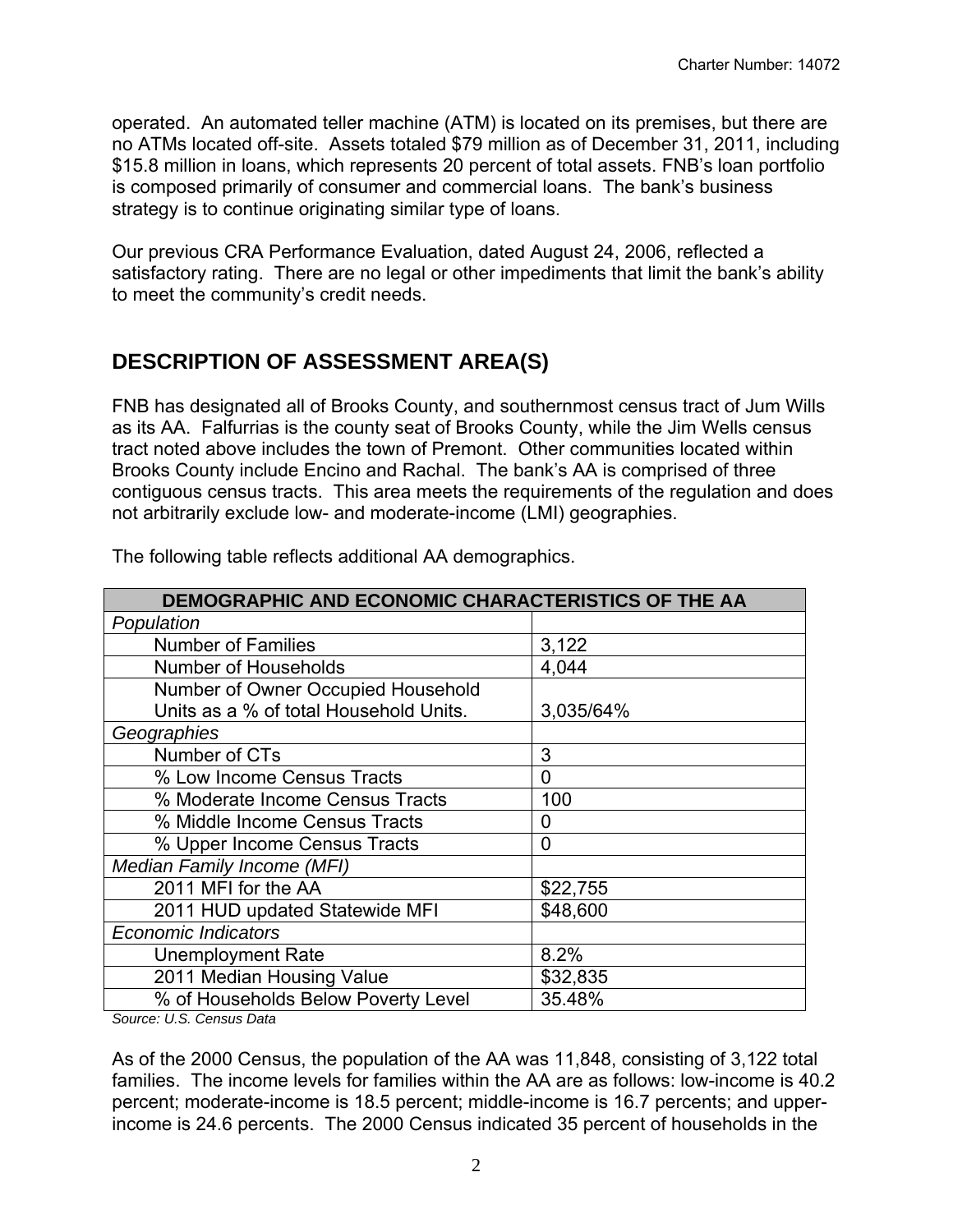AA had income below the poverty level. There are 4,734 housing units in the AA of which 64 percent are owner-occupied, 21 percent renter-occupied and 15 percent vacant. There has been no new residential development in the area. Within the AA, 100 percent of the population resides within a moderate-income CT. Approximately 56.4 percent of the AA's non-farm business reported revenues less than \$1 million, 2.1 percent reported revenues greater than \$1 million, and 41.5 percent did not report revenue for 2011.

The unemployment rate for the AA is 8.2 percent as of December 31, 2011 data. This has been on a downward trend and reached its most recent high of 11.6 percent in July 2011. The Texas State Unemployment rate is at 7.4 percent as of December 31, 2011.

The local economy is based on farming, ranching, hunting, and small retail businesses. The AA's major employers are the U.S. Border Patrol, Falfurrias School District, home health businesses, restaurants, and convenience stores. The bank's competition consists primarily of two branches of area banks, Greater South Texas Bank and Texas Regional Bank.

We conducted an interview with a representative from the USDA Rural Development who disclosed information regarding the economy of the AA. The representative indicated that there are guaranty-loan programs available, but banks are generally not using these at the present time. They also indicated that due to the highway project new hotels and restaurants have opened in the area. The organization believes banks need to do more small business lending and be more flexible regarding underwriting standards and collateral requirements. The contact did not provide specific information regarding FNB.

## **CONCLUSIONS WITH RESPECT TO PERFORMANCE CRITERIA**

#### **Loan-to-Deposit Ratio**

FNB's LTD ratio is reasonable considering the bank's size, condition, local demographics and economic factors, as well as the assessment area's credit needs. The quarterly LTD ratio since the last CRA examination average 25 percent. This compares to 19 percent at the previous CRA examination. The bank's quarterly LTD ratio ranted from a low of 17.31 percent at March 31, 2008, to a high of 33.91 percent at September 30, 2010. FNB's LTD ratio increased due to the bank's purchase of participation loans. Two local competitors, Texas Regional Bank and Greater South Texas Bank, have significantly higher LTD ratios. However, these banks have branches in several other geographical locations outside Brooks County, including location in MSAs. We also considered First National Bank of Hebbronville, which is located 25 miles from Falfurrias, as a similarly situated competitor. This bank has one main office and operates within an AA that is comparable demographically and economically to Brooks County. FNB's LTD ratio was comparable to this bank.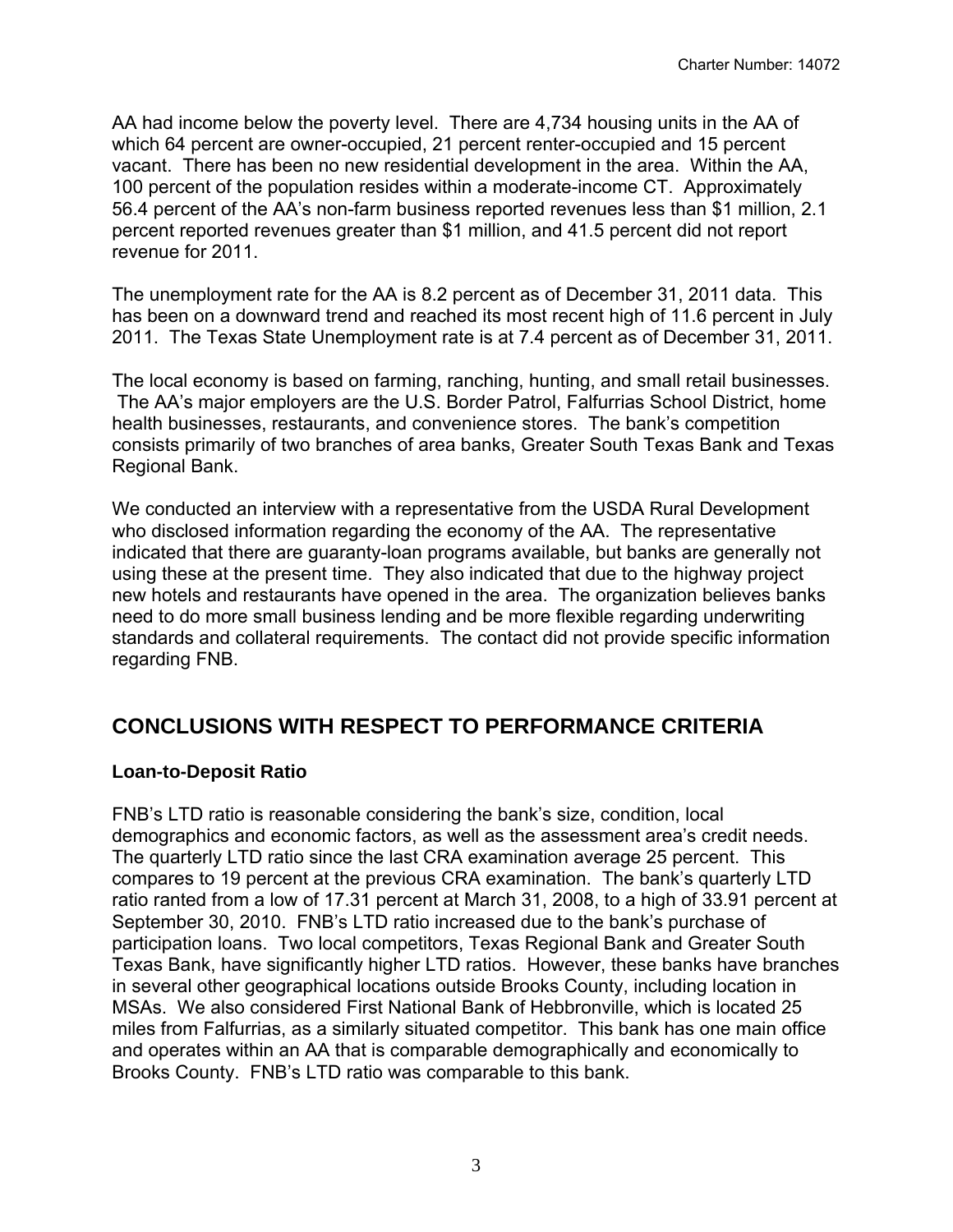| <b>Institution</b>              | <b>Total Assets as of</b><br>12/31/11(000s) | Average LTD ratio for the<br>past 22 quarters |  |  |
|---------------------------------|---------------------------------------------|-----------------------------------------------|--|--|
| <b>FNB Falfurrias</b>           | \$79,336                                    | 24.93%                                        |  |  |
| <b>Texas Regional Bank</b>      | \$90,960                                    | 75.59%                                        |  |  |
| <b>Greater South Texas Bank</b> | \$51,520                                    | 77.77%                                        |  |  |
| <b>FNB Hebbronville</b>         | \$137,855                                   | 22.30%                                        |  |  |

*Source: Call Report Data* 

#### **Lending in Assessment Area**

FNB's lending in the AA is reasonable and meets the standard for satisfactory performance. The bank extends a majority of its loans to borrowers inside its AA. Of our total sample of loans, FNB originated 71 percent by number, and 42 percent by dollar amount, within in AA. The bank originates a small amount of loans outside the AA. However, those loans are large-dollar business loans, which explains the high percentage of the dollar volume of loans originated outside the AA. The following table summarizes the sample of loans made in and out of the AA.

| <b>Table 1- Lending in Brooks County AA</b> |                 |        |    |         |                         |        |       |       |         |       |
|---------------------------------------------|-----------------|--------|----|---------|-------------------------|--------|-------|-------|---------|-------|
|                                             | Number of Loans |        |    |         | Dollars of Loans (000s) |        |       |       |         |       |
|                                             |                 | Inside |    | Outside | Total                   | Inside |       |       | Outside |       |
| Loan Type                                   | #               | %      | #  | %       |                         | \$     | %     | \$    | %       |       |
|                                             |                 |        |    |         |                         |        |       |       |         |       |
| Consumer                                    | 19              | 68%    | 9  | 32%     | 28                      | \$58   | 72.5% | \$22  | 27.5%   | \$80  |
| Loans                                       |                 |        |    |         |                         |        |       |       |         |       |
| Commercial                                  | 16              | 76%    | 5  | 24%     | 21                      | \$238  | 38%   | \$381 | 62%     | \$619 |
| Loans                                       |                 |        |    |         |                         |        |       |       |         |       |
| Total                                       | 35              | 71%    | 14 | 29%     | 49                      | \$296  | 42%   | \$403 | 58%     | \$699 |

*Source: Loan Sample* 

#### **Lending to Borrowers of Different Incomes and to Businesses of Different Sizes**

The overall distribution of loans to businesses of different sizes and borrowers of different income levels is excellent. This supports an outstanding lending performance.

The following table summarizes the results of our sample of 21 business loans. FNB made a hundred percent of the number of sample loans to businesses with annual revenues of less than \$1 million. This represents excellent penetration to small businesses within the AA.

| Table 2A – Borrower Distribution of Loans to Businesses in Brooks County AA |              |               |             |        |  |  |  |  |
|-----------------------------------------------------------------------------|--------------|---------------|-------------|--------|--|--|--|--|
| <b>Business Revenues</b>                                                    | ≤\$1,000,000 | > \$1,000,000 | Unknown/    | Total  |  |  |  |  |
| (or Sales)                                                                  |              |               | Unavailable |        |  |  |  |  |
| % of AA Businesses                                                          | 56.41        | 2.09          | 41.50       | 100.00 |  |  |  |  |
| % of Bank Loans in AA by #                                                  | 100.00       | 0.00          | 0.00        | 100.00 |  |  |  |  |
| % of Bank Loans in AA by \$                                                 | 100.00       | 0.00          | 0.00        | 100.00 |  |  |  |  |

*Source: Loan Sample; Dunn and Bradstreet Data*